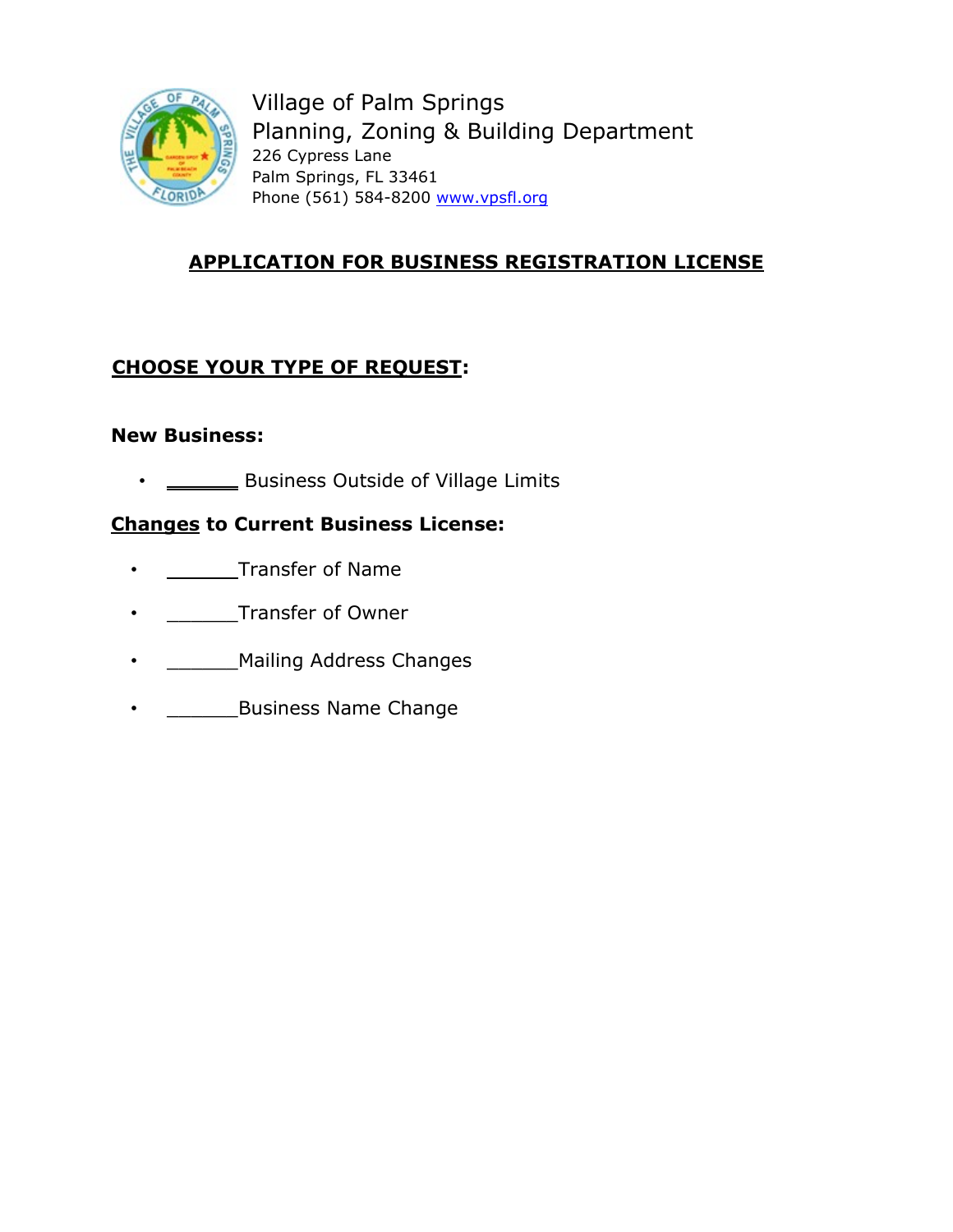

**Village of Palm Springs Planning, Zoning & Building Department**  226 Cypress Lane Palm Springs, FL 33461 Phone (561) 965-4016 Fax (561) 439-4132 [www.vpsfl.org](http://www.vpsfl.org/)

| <b>BUSINESS/PROPERTY INFORMATION</b>                                                                                                                                 |  |                                                     |  |
|----------------------------------------------------------------------------------------------------------------------------------------------------------------------|--|-----------------------------------------------------|--|
| <b>Business Name</b>                                                                                                                                                 |  |                                                     |  |
|                                                                                                                                                                      |  |                                                     |  |
|                                                                                                                                                                      |  |                                                     |  |
|                                                                                                                                                                      |  |                                                     |  |
| <b>CONTACT INFORMATION</b>                                                                                                                                           |  |                                                     |  |
|                                                                                                                                                                      |  |                                                     |  |
| ,我们也不会有什么。""我们的人,我们也不会有什么?""我们的人,我们也不会有什么?""我们的人,我们也不会有什么?""我们的人,我们也不会有什么?""我们的人<br>,我们也不会有什么。""我们的人,我们也不会有什么?""我们的人,我们也不会有什么?""我们的人,我们也不会有什么?""我们的人,我们也不会有什么?""我们的人 |  |                                                     |  |
| Applicant Phone #                                                                                                                                                    |  |                                                     |  |
| Applicant Fax #                                                                                                                                                      |  | E-Mail Address <b>E-Mail Address E-Mail Address</b> |  |

I understand that the issuance of a Local Business License is contingent on the approval of a Certificate of Use and Occupancy and on compliance with all building and zoning ordinances of the Village of Palm Springs, and that this compliance must be maintained. Failure to maintain compliance will be cause for revocation of the Certificate of Use and Occupancy.

**\***Palm Beach County Tourist Development "bed" tax may be required if dwelling is rented for short terms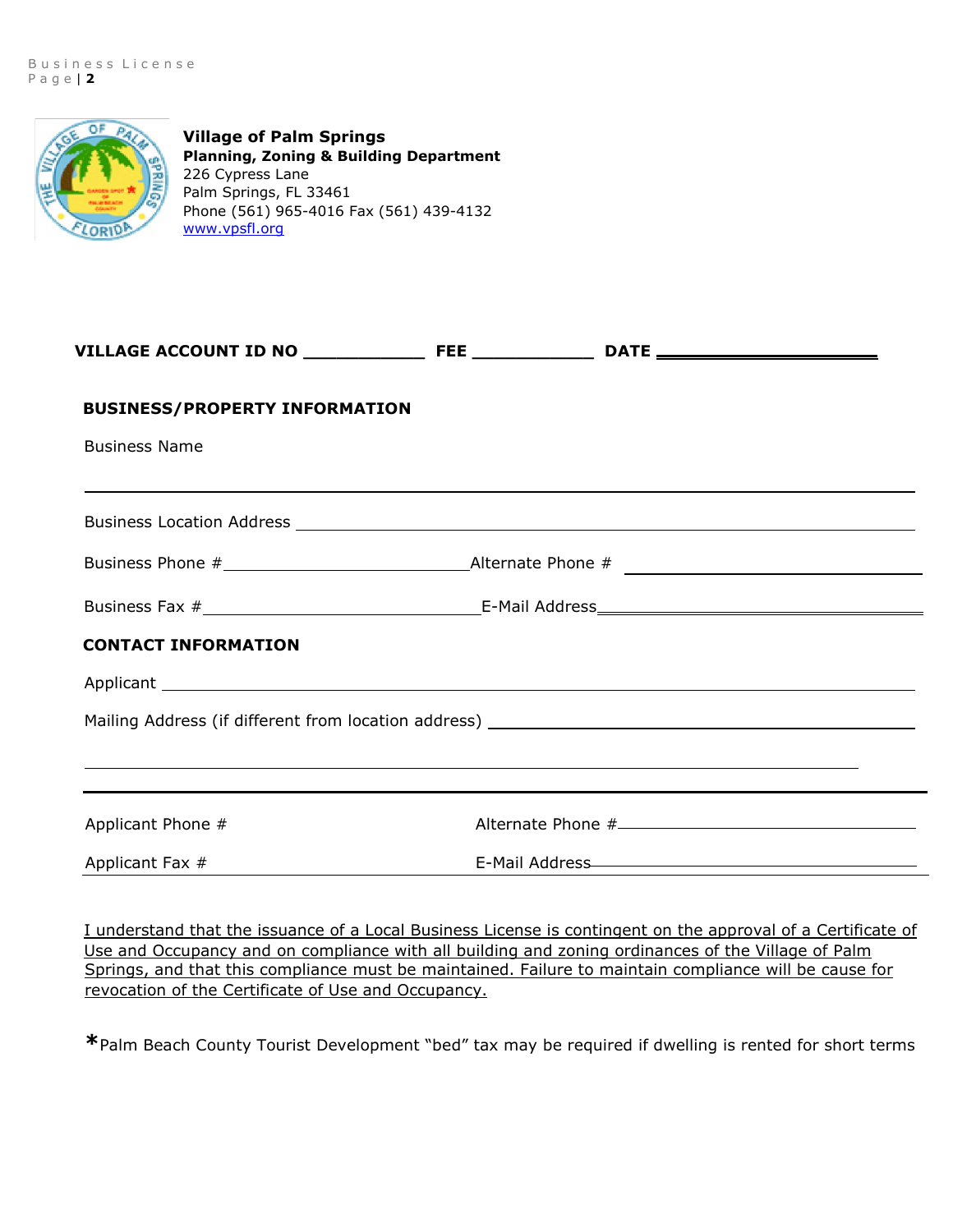#### **\*\*\*Please note new Chapter 39 attached for rental Owners:**

 **Applicant Initials** 

- **Sexual Offender and Sexual Predator Regulations"; "Findings and Intent"; "Definitions"; "Prohibitions, Exceptions; Penalties, to provide a separation requirement of 1500 feet from the residences of sexual offenders and predators and certain permitted uses" (where children may regularly congregate)**
- **"Rental of real property to certain sexual offenders and predators prohibited"**
- **"Annual Registration of private school bus stops"**

**By signing this application, I understand that if the rental property is sold or transferred, I am responsible for notifying the Village of Palm Springs, Planning, Zoning & Building Department in writing of the change of ownership. In addition, I must provide proof of ownership change and I understand that I will be responsible for all Local Business License fees owed on the account**.

| Signature of Applicant                                                                                         | <b>Printed Name</b>                                                                                          |
|----------------------------------------------------------------------------------------------------------------|--------------------------------------------------------------------------------------------------------------|
| STATE OF FLORIDA                                                                                               |                                                                                                              |
| <b>COUNTY OF PALM BEACH</b>                                                                                    |                                                                                                              |
|                                                                                                                | The foregoing instrument was acknowledged before me by means of $\bigsqcup$ physical presence or $\bigsqcup$ |
| online notarization this day of 5 and by the set of the set of the set of the set of the set of the set of the | who is                                                                                                       |
| personally known to be, or who has produced example as identification.                                         |                                                                                                              |
|                                                                                                                |                                                                                                              |

 $\overline{\phantom{a}}$  , where  $\overline{\phantom{a}}$  , where  $\overline{\phantom{a}}$  , where  $\overline{\phantom{a}}$  , where  $\overline{\phantom{a}}$ 

Notary Public Notary Public My Commission Expires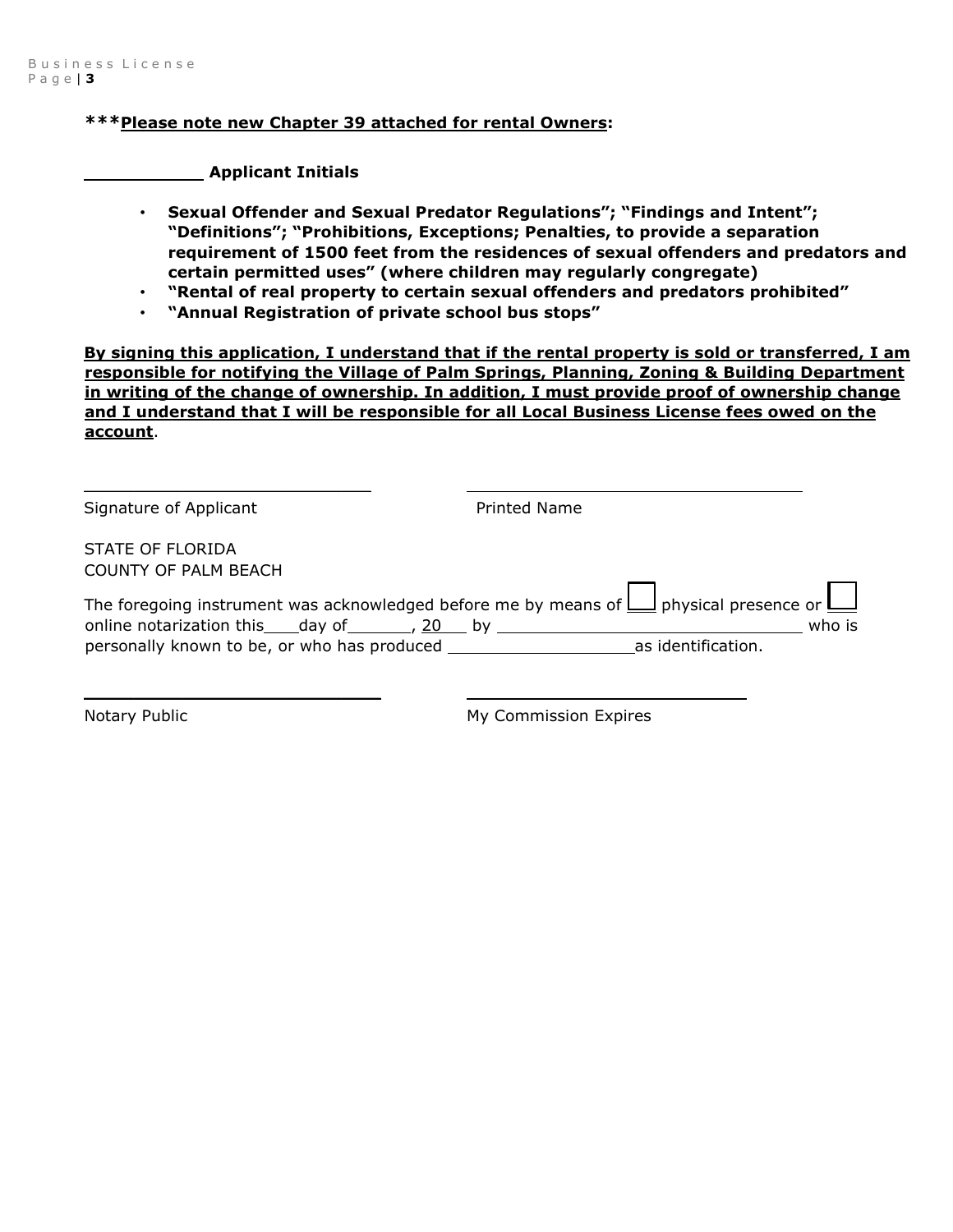## **Village of Palm Springs Chapter 39 SEXUAL OFFENDER AND SEXUAL PREDATOR REGULATIONS**

## **Art. I. Sexual Offenders and Sexual Predators, §§ 39-1 – 39-5**

### **Sec. 39-1. Findings and Intent**

- (a) Repeat sexual offenders, sexual offenders who use physical violence and sexual offenders who prey on children are sexual predators who present an extreme threat to the public safety. Sexual offenders/predators are extremely likely to use physical violence and to repeat their offenses, and most sexual offenders/predators commit many offenses, have many more victims than are ever reported, and are prosecuted for only a fraction of their crimes. This makes the cost of sexual offender/predator victimization to society at large, while incalculable, clearly exorbitant.
- (b) It is the intent of this section to serve and to protect the Village's compelling interest to promote, protect and improve the health, safety and welfare of the citizens of the Village by creating areas around locations where children regularly congregate in concentrated numbers wherein certain sexual offenders and sexual predators are prohibited from establishing temporary or permanent residence.

### **Sec. 39-2. Definitions**

Definitions The following words, terms and phrases, when used in sections 39-1 through 39-5 of this article, shall have the meanings ascribed to them, except where the context clearly indicates a different meaning.

*Conviction* means a determination of guilt which is the result of a trial of the entry of a plea of guilty or nolo contendere, regardless of whether adjudication is withheld.

*Permanent residence* means a place where a person abides, resides, lodges for fourteen (14) or more consecutive days, and which includes, motor vehicles, trailers, mobile homes, manufactured homes, vessels, live-aboard vessels, houseboats.

*Private bus stop* means a location where private school students from more than one residence are picked up and/or dropped off during transportation to and from a private school, including private day care centers.

*Temporary residence* means a place where person abides, resides, or lodges for a period of fourteen (14) days or more in the aggregate, during any calendar year, and which is not the person's permanent residence, or a place where a person routinely abides, resides, or lodges for a period of four (4) or more consecutive or non- consecutive days in any month and which is not the person's permanent residence, and which includes, motor vehicles, trailers, mobile homes, manufactured homes, vessels, live-aboard vessels, houseboats.

## **Sec. 39-3. Prohibitions; Exceptions; Penalties**

(1) It is unlawful for any person who has been convicted of a violation of sections 794.011, Fla. Stat. ("sexual battery"), 800.04, Fla. Stat. ("lewd or lascivious offenses committed upon or in the presence of person less than 18 years of age"), 827.021, Fla. Stat. ("sexual performance by a child") or 847.0145, Fla. Stat. ("buying or selling minors"), regardless of whether adjudication has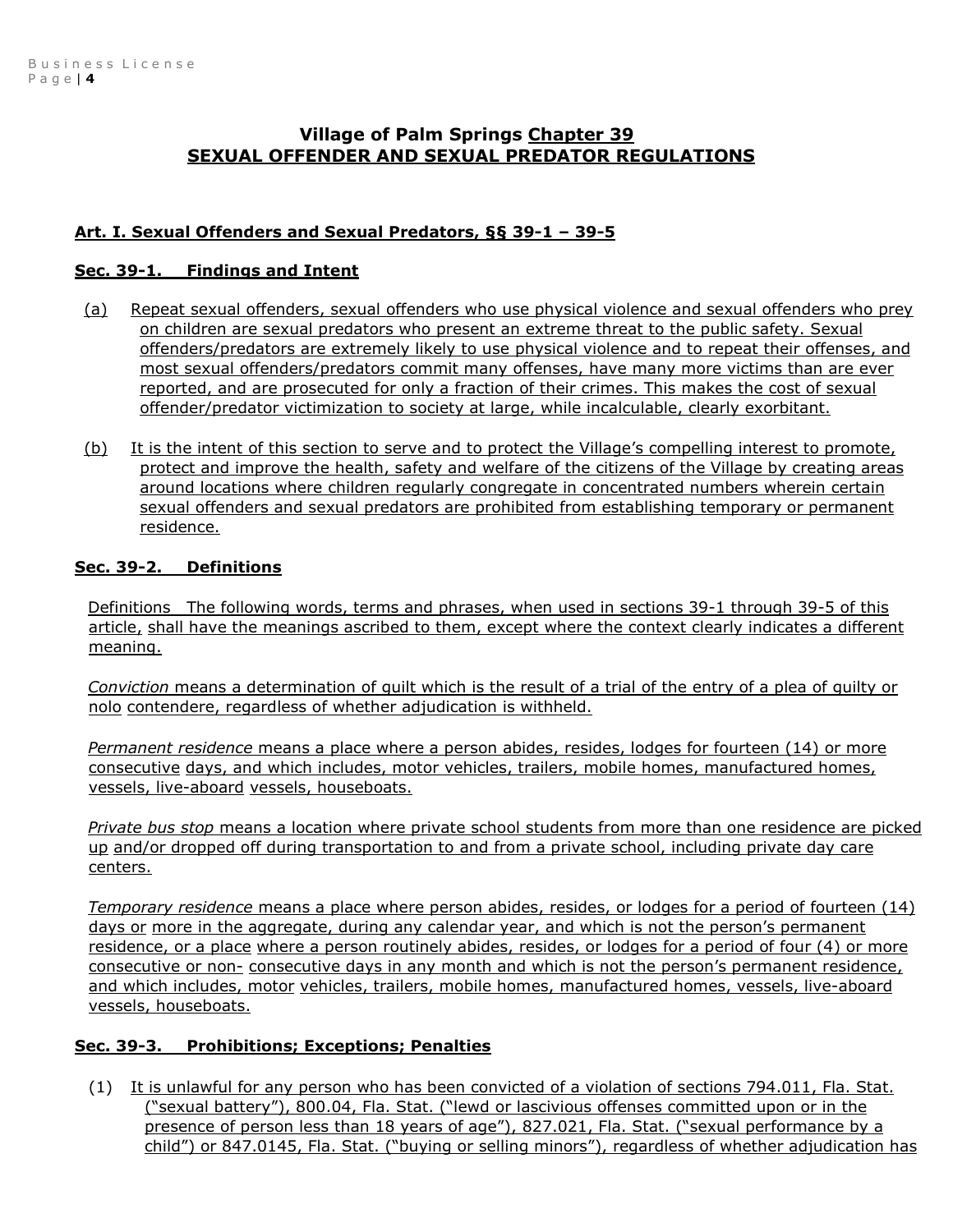been withheld, and in which case the victim of the offense was less than 18 years of age, (hereinafter referred to as sexual offender or sexual predator), to establish a permanent residence or temporary residence within 1500 fee of any public or private school, designated public school bus stop or sign, private school bus stop (including day care centers) registered pursuant to section 39-5, public library, day care center, specifically including residential or home based day care operating under a valid Village occupational license; park, playground, community center, day camp, or other place where children regularly congregate.

- (2) For purposes of determining the minimum distance separation, the distance shall be measured by following a straight line from the outer property line of the permanent residence or temporary residence, to the nearest outer property line of the designated public school bus stop or sign, private school bus stop regulations pursuant to this section, public library, day care center, park, playground, community center, day camp, or other place where children regularly congregate.
- (3) Exceptions: A person residing within fifteen hundred feet (1,500') of any school, public school bus stop or sign, private school bus stoop regulations pursuant to this section, public library, day care center, park, playground, community center, day camp, or other place where children regularly congregate, does not commit a violation of this section if any of the following apply:
	- (i) The person established the permanent residence prior to (January 26, 2006)
	- (ii) The person was a minor when he/she committed the offense and was not convicted as an adult
	- (iii) The person is a minor
	- (iv) The school, designated public school bus stop or sign, private school bus stop or sign, public library, day care center, park playground or community day camp or other places where children regularly congregate within 1,500 feet of the person's permanent or temporary residence was opened and/or established the permanent or temporary residence.
- (4) Penalties: A person who violates this section shall be punished by a fine not exceeding five hundred dollars (\$500.00 or by imprisonment for a term not exceeding sixty (60) day, or by both such fine and imprisonment; for a second or subsequent conviction of a violation of this sections, such person shall be punished by a fine not to exceed one thousand dollars (\$1,000.00) or imprisonment in the county jail not more than twelve (12) months, or by both such fine and imprisonment.

#### **Sec. 39-4. Rental of Real Property to Certain Sexual Offenders and Sexual Predators Prohibited**

(1) It is unlawful to lease, rent, or otherwise convey any dwelling, structure, or part thereof, trailers or other conveyances, to any person prohibited from establishing such permanent residence or temporary residence pursuant to section 39-3 of this article, if such dwelling, or part thereof, is going to be used as a permanent residence or temporary residence of the person, and the dwelling is located within 1500 feet of any school, designated public school bus stop or sign, private school bus stop registered pursuant to section 39-5, public library, day care center, park, playground, community center, day camp, or other place where children regularly congregate.